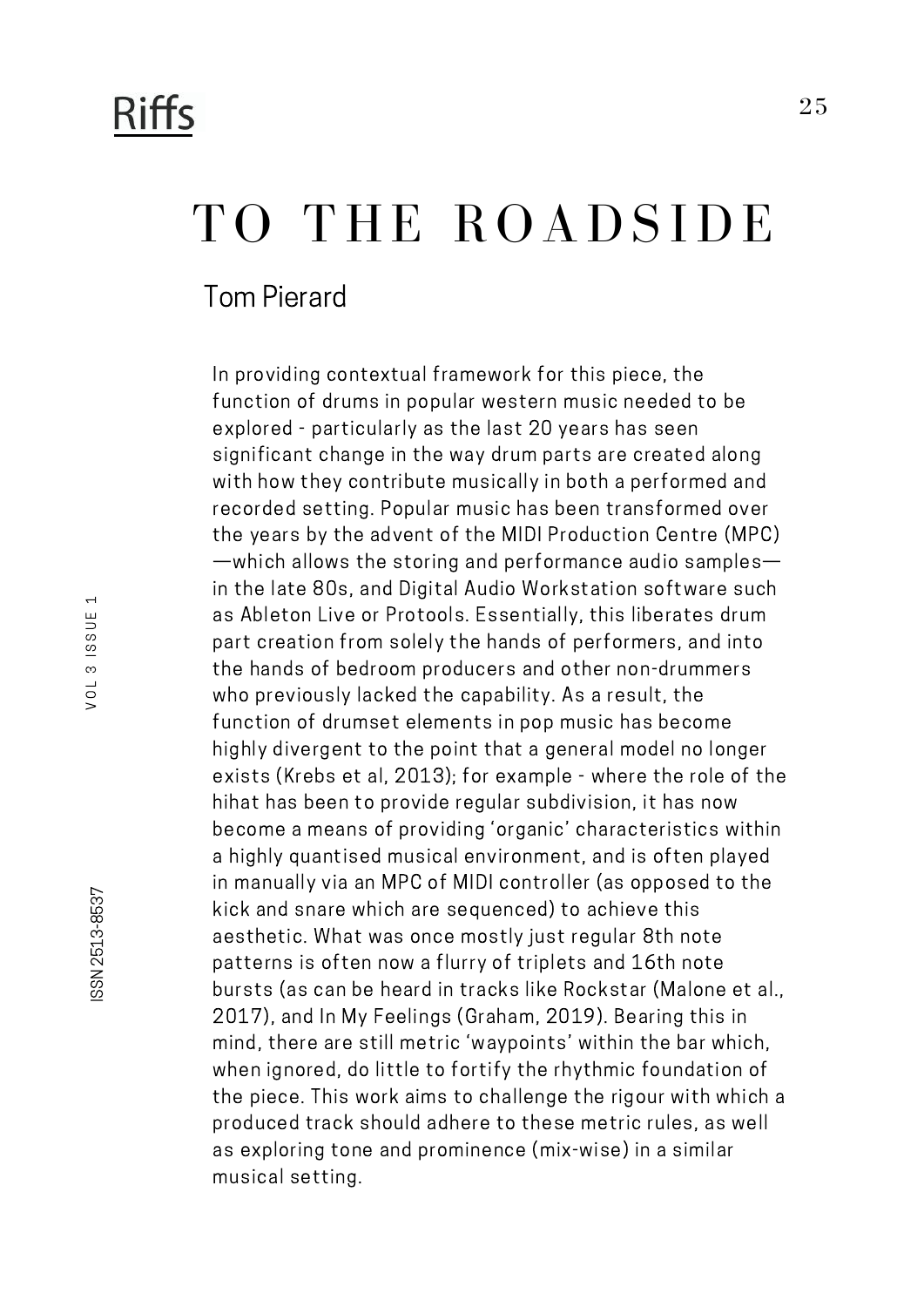An important characteristic which separates Pop music from other genres it's a lack of superfluous rhythm, with 'overbearing' complexity being generally regarded as less accessible in the wider listener populace (Madison et al. 2011). If the adage 'less is more' was ever relevant, then it's with Western popular music, which has from the get-go endeavoured to provide mass appeal through the deliberate avoidance of alienating even the most disengaged listener. Rather than using an entirely contrary approach of an improvised style (such as free-form jazz) for this work I've attempted to 'split the difference'; the improvisation happens at the bar-level rather than a form-level, and is looped. This is largely because Ifelt that a more improvised drum part would distract from the other song elements, and though some parts are obviously not adhering to normal subdivisions within the bar, I wanted to use repetition to retain some sense of standard form, with another aim being that of retaining the same holistic function of drumming in pop; to support rather than to be musically conversational.

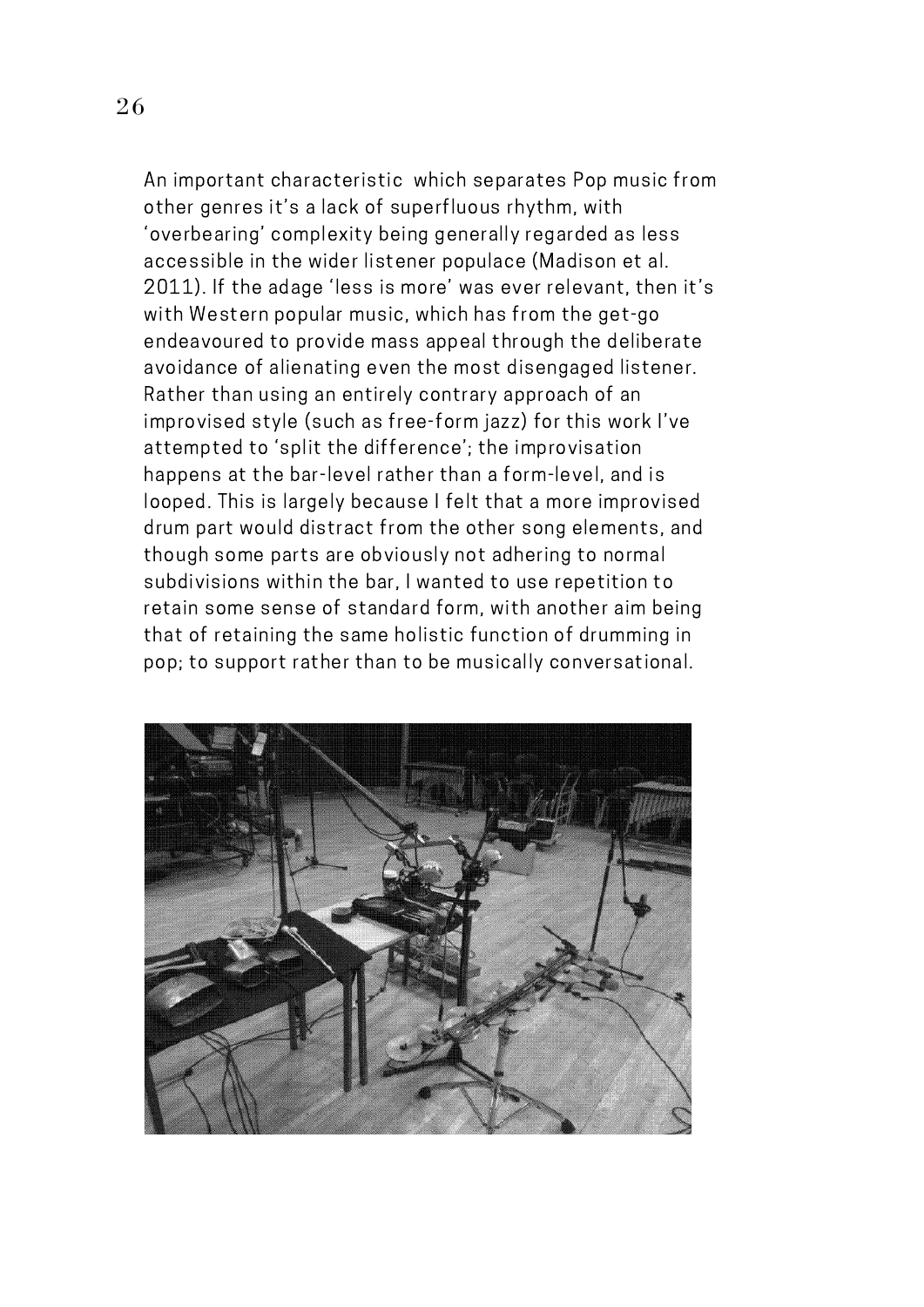While function of individual percussive elements can be highly diverse, for the purpose of this writing I've isolated three to discuss; the backbeat, tending to give emphasis on either beat 3 or beats 2&4, the downbeat, which tends to give emphasis on beats 1 or beat 1 and 3 consecutively, and the subdivider, which usually provides metric reference by way of outlining regular 8th or 16th note denominations. Perhaps the most well-known example of performed pop drumming that simultaneously demonstrates all of these these is the 1982 chart-topper Billie Jean (Jackson,1982). Though drummer Ndugu Chancler plays what is possibly the most standard drumset pattern, the part functions so well and is performed so musically that it became synonymous with pop music, and has—in this author's opinion—been a major progenitor of the majority of pop drumming principles since. Furthermore, these principles have been developed rather than opposed through modern drumset performance by players such as Chris Dave (D'angelo, Angie Stone), Mark Giullina

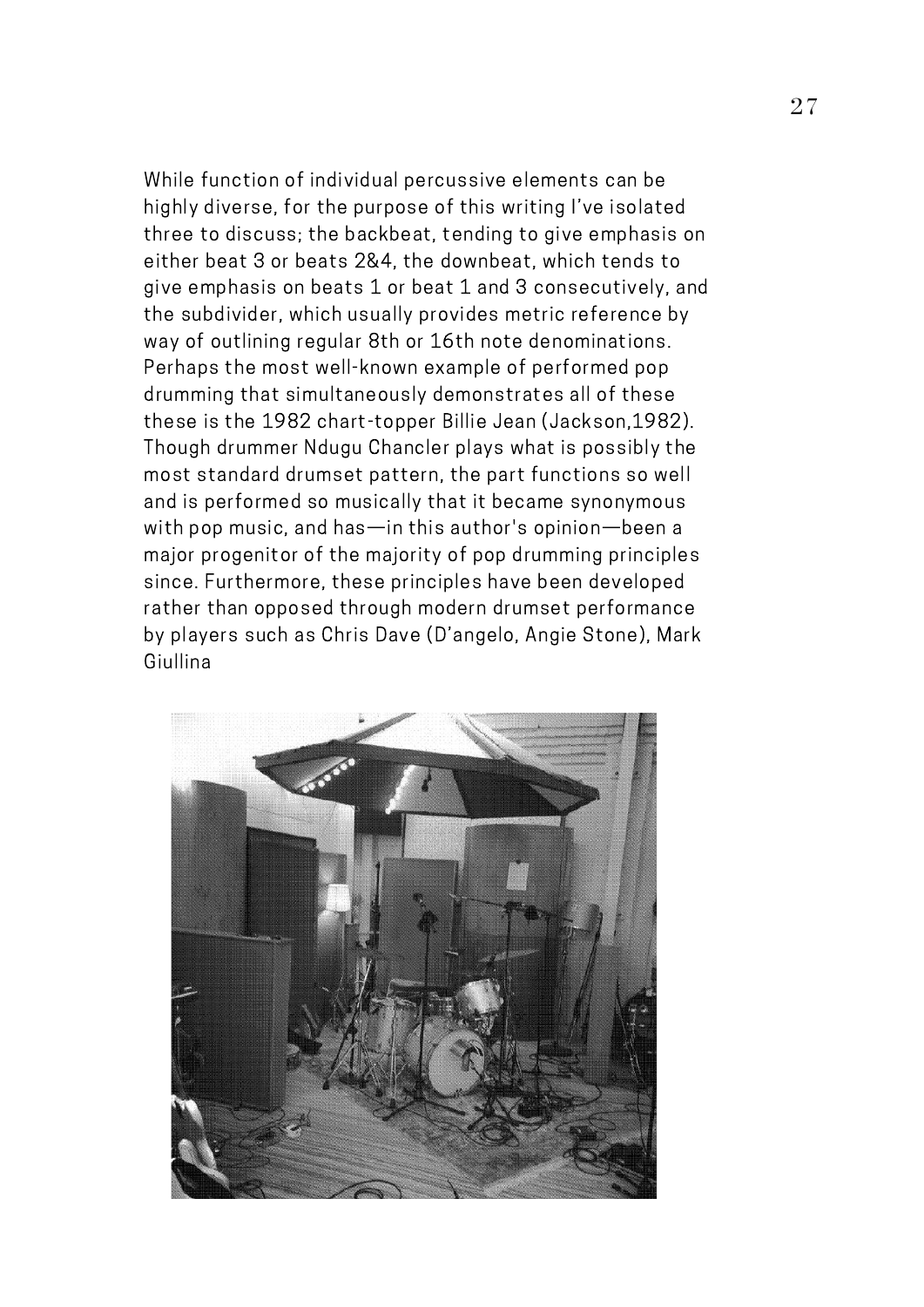(David Bowie, Beat Music) and KJ Sawka (Pendulum, Destroid) to incorporate techniques to meet the demands of both MIDI sequenced and sample-based music. While these developments involve changes in both hardware, timbre and beat placement, the aforementioned percussive elements are fundamentally adhered to. This can be heard in tracks such as Move Love (Glasper, 2013), in which Chris Dave incorporates a septuplet hihat subdivision, or Blackstar (Bowie, 2016), where Mark Guiliana essentially improvises around a standard pop feel using jazz vocabulary to imitate a feel otherwise created through the manual 'cutting up' of pre-recorded drum samples.

As to why these parts have become the norm in western pop music, one can assume that providing metric reference and forward momentum while outlining form (which these elements concertedly do) is paramount in the drum part. Part of the challenge in composing this piece was how to compensate for the loss of some of these qualities which occur unintentionally as a result of the irregularities (particularly in the subdivider part). One way this was dealt with was by using a large amount of pad synths to provide harmony which, being generally less sonically aggressive than other conventional pop instrumentation, gave the track a more ambient feel, thus negating the need for more overtly consistent subdivision. Syncopation played an important role, as the percussion parts needed to circumvent the quarter note beats without being overly complicated - an imbalance could risk making the track less appealing from a casual listener's point of view. (Witek et al. 2014)

Below is how each category is approached in the composition of To The Roadside: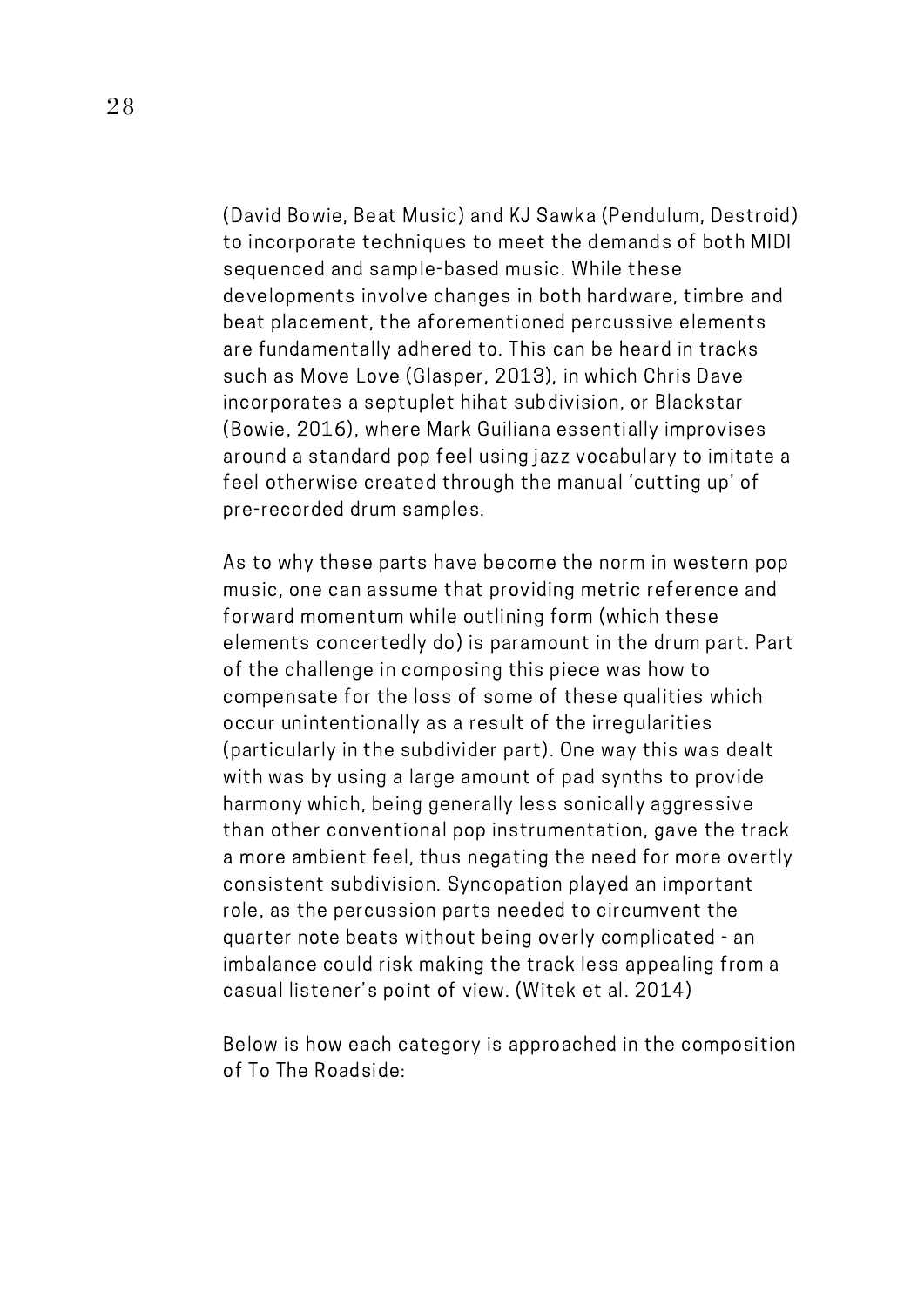#### The Subdivider

This role is performed by a manually-recorded shaker and a heavily-affected looped tabla sample. The two instruments are respectively hard-panned, and are placed in the mix to be as unobtrusive as possible while still providing, when combined, a consistent rhythmic 'bed'. The two parts were created first by sequencing, and then 'nudged' to provide some rhythmic lilt. The table part is largely ignoring the 4/4 subdivision (especially in the solo section at 2:32), while the shaker part is actually regular albeit delayed by a fraction, which gives the feel of being back on the beat slightly. The tabla part is primarily used to denote rhythmic obscurity in the verse sections followed by a more consistent pulse in the choruses (despite being played on every 2nd and 4th 16th note). The shaker, on the other hand, is more regular throughout the track and is less prominent in the mix. The intention here was to create an omnipresent timbre which can create contrasting passages when muted (such as at 1:30).

#### The Backbeat

While the subdivider part is metrically untethered within each bar, the backbeat part is consistently in-time, however differences occur in both beat placement and tone. The placement varies between being either on beats 2 & 4 (1:19) or beat 4 (3:05) in the middle of the chorus section. This effectively breaks up the groove in a fashion which isn't too jarring for the listener while subtly outlining significant variation through the form. Rather than using a standard snare, clap or 'click' sound, I recorded, and then transposed myself slapping a table-top. Reverb was added to create spatial congruence between the backbeat and the synth parts, and the synths were sidechained to the backbeat, producing a more coherent mix between the parts. While following the traditional mode of the backbeat element comprising of higher frequencies than the downbeat, the heavily-filtered tone of the backbeat sample is a departure from a normal snare sound. A byproduct of having a sound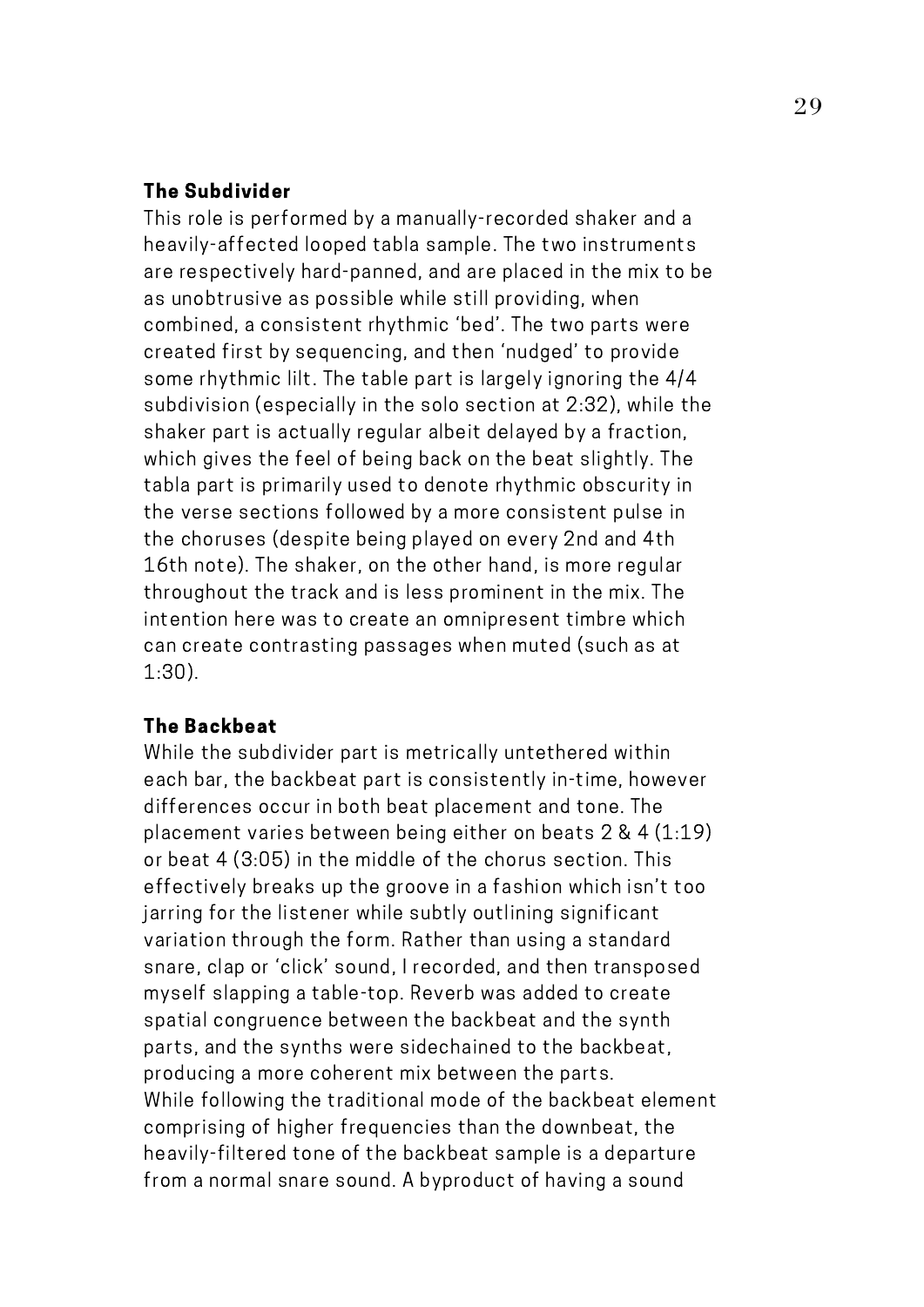that atypical providing such a fundamental function is that the piece sounds more unique, and despite finding it quite jarring during the creative process, this particular 'snare' sound is not only now deeply ingrained in the overarching sonic of the work, but is an integral feature.

#### The Downbeat

Earlier renditions of the work actually reflect my intention to forgo a 'bass drum' tone or downbeat completely, however I felt that some low frequency was necessary in providing a clearer delineation between sections. Like the backbeat part, this part is sequenced squarely on the beat, however in this case, the kick drum pattern avoids beat 1—being the standard placement in most pop music— and only plays on beats 3 and the final 16th note of beat 4. On listening, I interpret this ambiguous placement of beat one as creating a displacement of sorts, which creates a more linear direction in the chorus rather than having the rhythmic resolution which is produced by having a kick drum consistently on beat 1 of each 1 or 2 bars.

Some of the rhythmic functionality which was negated due to exploration in the drum part has been instead borne by other instruments, such as the 16th note guitar ostinato at 2:45 and the 'high bass' synth part at 2:25 which clearly indicates beat 1 of each bar. This metric outlining was used in order to provide resolution through the introduction of groove-based elements following the more ambiguously sub-divided first half of the song - as a listener with a short attention span, I tend to try and incorporate a wide range of (what I consider) subtle development devices. This, along with my attempting to adhere to something resembling a strophic form, has resulted in a kind of 'all in' final section from 2:50 onwards. Certain allowances had to be made in the other instrumental parts - the main one being the need to increase the attack on all the synth parts. In their initial, generic form, the synths clashed too heavily with the off-kilter rhythms, and so I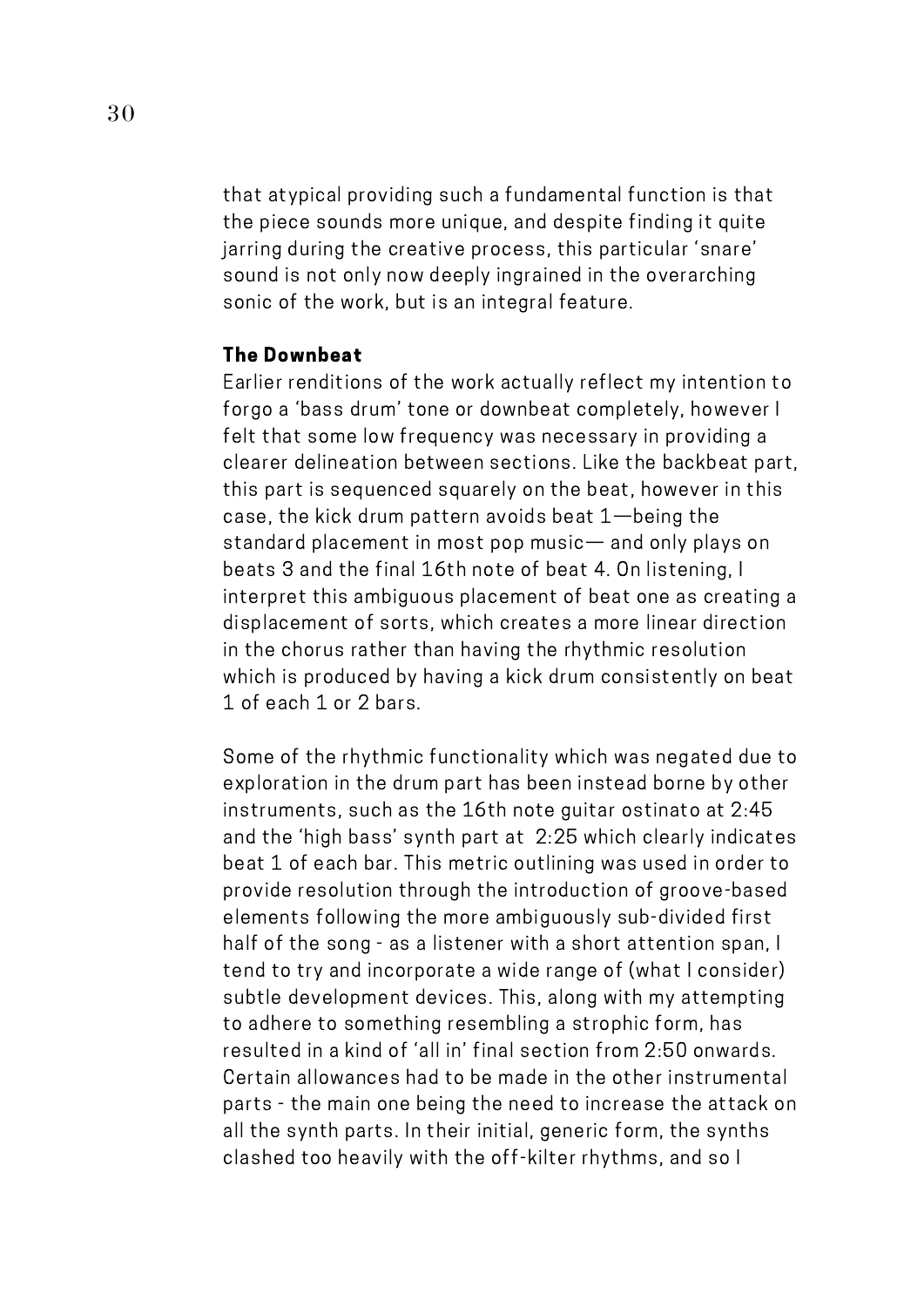found that the more space I could leave for them (at least until the outro) the less disconcerting they sounded resulting in a happy medium of standard harmonic movement and highly anomalous rhythmic patterns.

In conclusion, I feel that this style of utilising explicit rhythmic foundation comprised of ambiguous subdivision is well suited to this particular style of music, and though ambiguous, it outlines the heavy reliance on rhythmic consistency which coincides with current trends in Pop drumming. While there is a clear demarcation in the tone and micro-subdivision, one can observe that the departure from standard Pop beat placement can have the effect of sounding more complex potentially resulting in a less satisfying listening experience (Heyduk, 1975). Despite this, the drum parts—being comprised of short, looped phrases did not increase in complexity over the song's duration, and were intentionally written to be more listenable by incorporating a level of syncopation which averts salient beats without obfuscating the meter.

**Tom Pierard** is a commercial composer and music technology lecturer currently living in Hawkes Bay, NZ. He is presently completing his PhD in the field of pedagogical applications of DAW use, and has recently produced research papers around new systems of graphic scoring, extended polyrhythm function, and the influence of jazz drumming concepts in western popular music.

### References

Anderson, Alan and Fitzgerald, Jon. A Way to Explore the Concept of Rhythm Hooks in Popular Music: Burns' (1987) Rhythm Hooks Category Applied to Top 40 Hits by the Police [online]. Victorian Journal of Music Education, 2000 - 2001, 2001: 22-30. Available at <https://search.informit.com.au/documentSummary;dn=095 338634951240;res=IELHSS> ISSN: 1036-6318. [cited 29 Jan 19].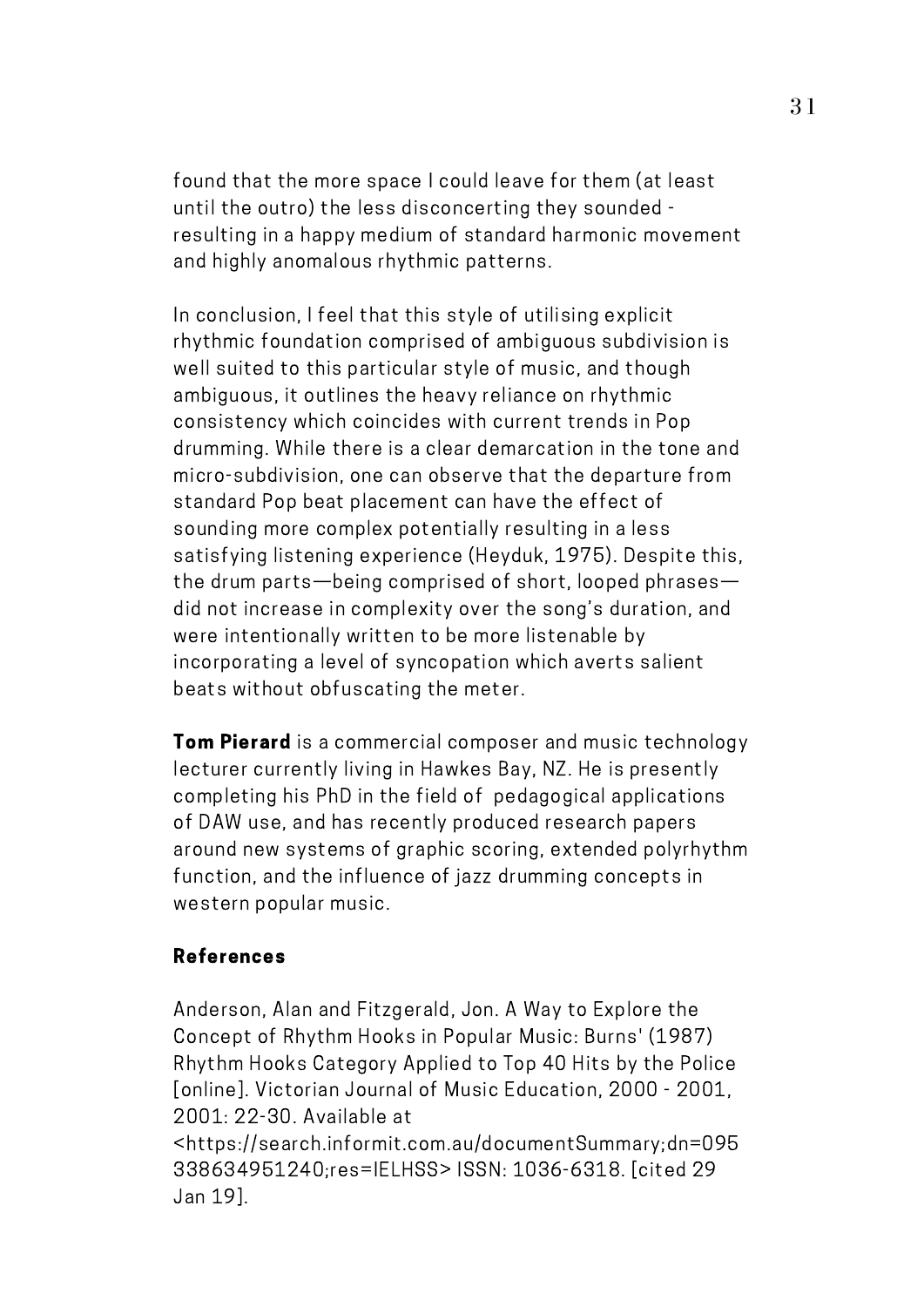Bowie, D. (2016). Blackstar. [Streamed] Sony. Available at: https://open.spotify.com/track/0Fao855T3klV3REFRFHRF3? si=D-SYYrfwQCGpfYerLw2PXA [Accessed 29 Jan. 2019].

Bruford, B. (2018). Uncharted: Creativity and the Expert Drummer. University of Michigan Press.

Glasper, R. (2013). Move Love. [Streamed] Blue Note Records. Available at: https://open.spotify.com/track/5TbX5Af7orkoGJkY43ly1B? si=u6rX-ApHQ2q-Xj73Y7je6A [Accessed 29 Jan. 2019].

Graham, A. (2019). In My Feelings. [Streamed] Cash Money Records. Available at: https://open.spotify.com/track/2G7V7zsVDxg1yRsu7Ew9RJ?

si=x5XyRuFuTIiXdgZZH30aTw [Accessed 28 Jan. 2019].

Heyduk, R. G. (1975). Rated preference for musical compositions as it relates to complexity and exposure frequency. Perception & Psychophysics, 17(1), 84-90.

Jackson, M. (1982). Billie Jean. [Streamed] Epic Records. Available at:

https://open.spotify.com/track/5ChkMS8OtdzJeqyybCc9R5? si=W5vWx9H\_T5WdeUEqRCynAg [Accessed 29 Jan. 2019].

Krebs, F., Böck, S., & Widmer, G. (2013, November). Rhythmic Pattern Modeling for Beat and Downbeat Tracking in Musical Audio. In ISMIR (pp. 227-232).

Madison G, Gouyon F, Ulle´n F, Ho¨rnstro¨m K (2011) Modeling the tendency for music to induce movement in humans: First correlations with low-level audio descriptors across music genres. Journal of Experimental Psychology: Human Perception and Performance, 37: 1578–1594.